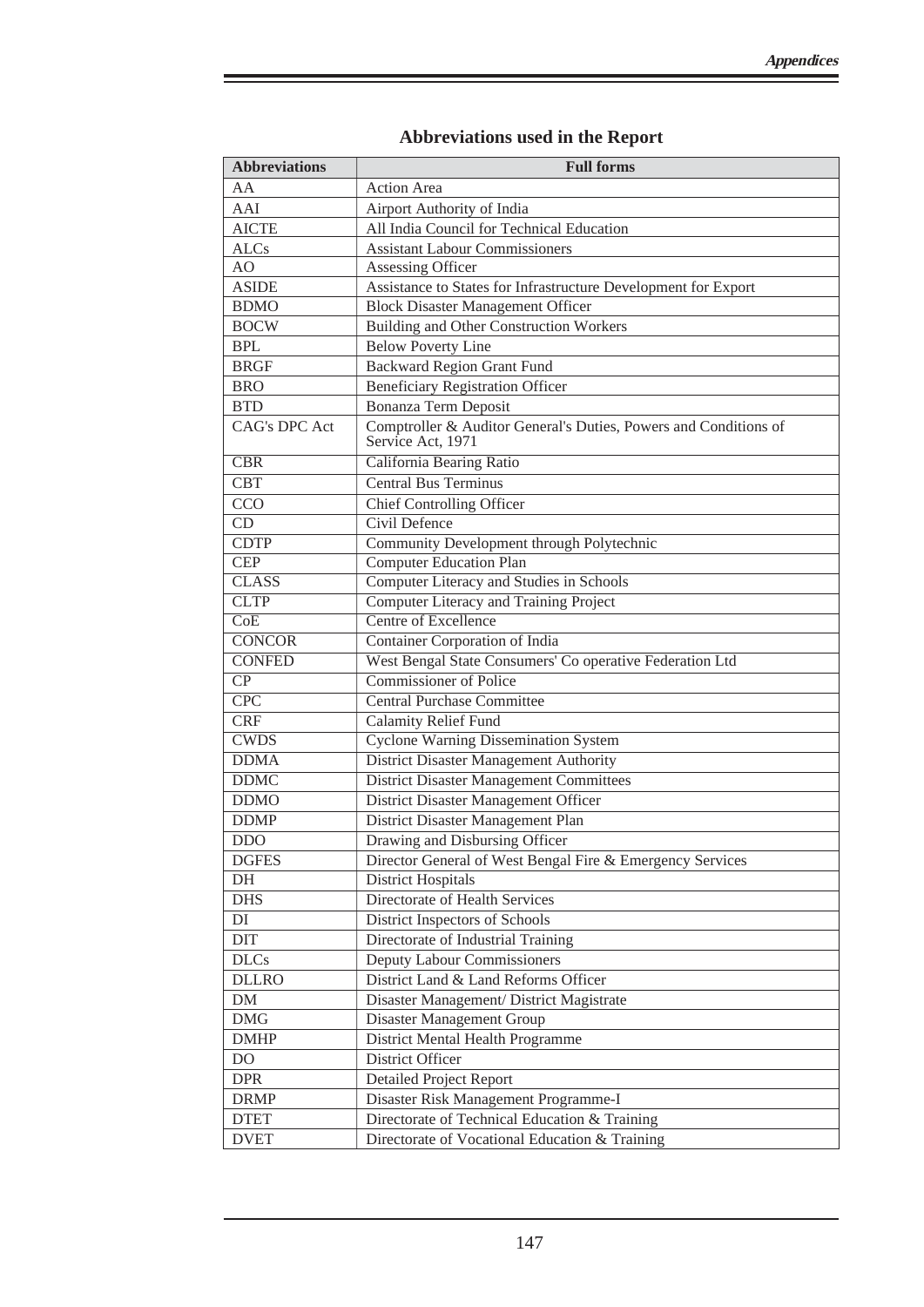S

| <b>Abbreviations</b> | <b>Full forms</b>                                          |
|----------------------|------------------------------------------------------------|
| EAP                  | <b>Emergency Action Plan</b>                               |
| <b>ECT</b>           | <b>Electro Convulsive Therapy</b>                          |
| EE                   | <b>Executive Engineer</b>                                  |
| <b>EKW</b>           | East Kolkata Wetland                                       |
| <b>EOC</b>           | <b>Emergency Operation Center</b>                          |
| <b>ESF</b>           | <b>Emergency Support Function</b>                          |
| F & ES               | Fire and Emergency Services                                |
| FD                   | fixed deposit                                              |
| <b>FMP</b>           | Flood Management Programme                                 |
| <b>FSS</b>           | Fine Silver Sand                                           |
| G&SS                 | General & Social Sector                                    |
| <b>GDA</b>           | <b>General Duty Attendant</b>                              |
| <b>GIS</b>           | Geographical Information System                            |
| GoI                  | Government Of India                                        |
| GPs                  | <b>Gram Panchayats</b>                                     |
| <b>GPS</b>           | <b>Global Positioning System</b>                           |
| <b>GR</b>            | <b>Gratuitous Relief</b>                                   |
| <b>GTA</b>           | Gorkhaland Territorial Administration                      |
| H&FW                 | Health & Family Welfare Department                         |
| HB Grant             | House Building Grant                                       |
| <b>HIT</b>           | Howrah Improvement Trust                                   |
| <b>HMC</b>           | Howrah Municipal Corporation                               |
| <b>HNJPSS</b>        | Hooghly Nadi Jalapath Parivahan Samabay Samity Limited     |
| <b>HPL</b>           | Haldia Petrochemicals Limited                              |
| <b>HS</b>            | <b>Higher Secondary</b>                                    |
| I & CA               | <b>Information and Cultural Affairs</b>                    |
| <b>ICD</b>           | <b>Inland Container Depot</b>                              |
| <b>ICT</b>           | Information and Communication Technology                   |
| <b>IMD</b>           | <b>Indian Meteorological Department</b>                    |
| IOP                  | Institute of Psychiatry                                    |
| <b>IPD</b>           | In Patient Department                                      |
| <b>IRC</b>           | <b>Indian Road Congress</b>                                |
| <b>ITCs</b>          | <b>Industrial Training Centres</b>                         |
| <b>ITIs</b>          | <b>Industrial Training Institutes</b>                      |
| JU                   | Jadavpur University                                        |
| <b>KDRF</b>          | Kolkata Disaster Relief Force                              |
| <b>KMC</b>           | Kolkata Municipal Corporation                              |
| <b>KMDA</b>          | Kolkata Metropolitan Development Authority                 |
| KP                   | Kolkata Police                                             |
| <b>KPDMF</b>         | Kolkata Police Disaster Management Force                   |
| <b>KPRF</b>          | Kolkata Police Rescue Force                                |
| <b>L&amp;LR</b>      | Land & Land Reforms                                        |
| <b>LIC</b>           | Life Insurance Corporation of India                        |
| <b>MCH</b>           | <b>Medical College Hospitals</b>                           |
| <b>MEE&amp;LS</b>    | Mass Education Extension and Library Science               |
| <b>MGNREGS</b>       | Mahatama Gandhi National Rural Employment Guarantee Scheme |
| <b>MHA</b>           | Ministry of Home Affairs'                                  |

Ξ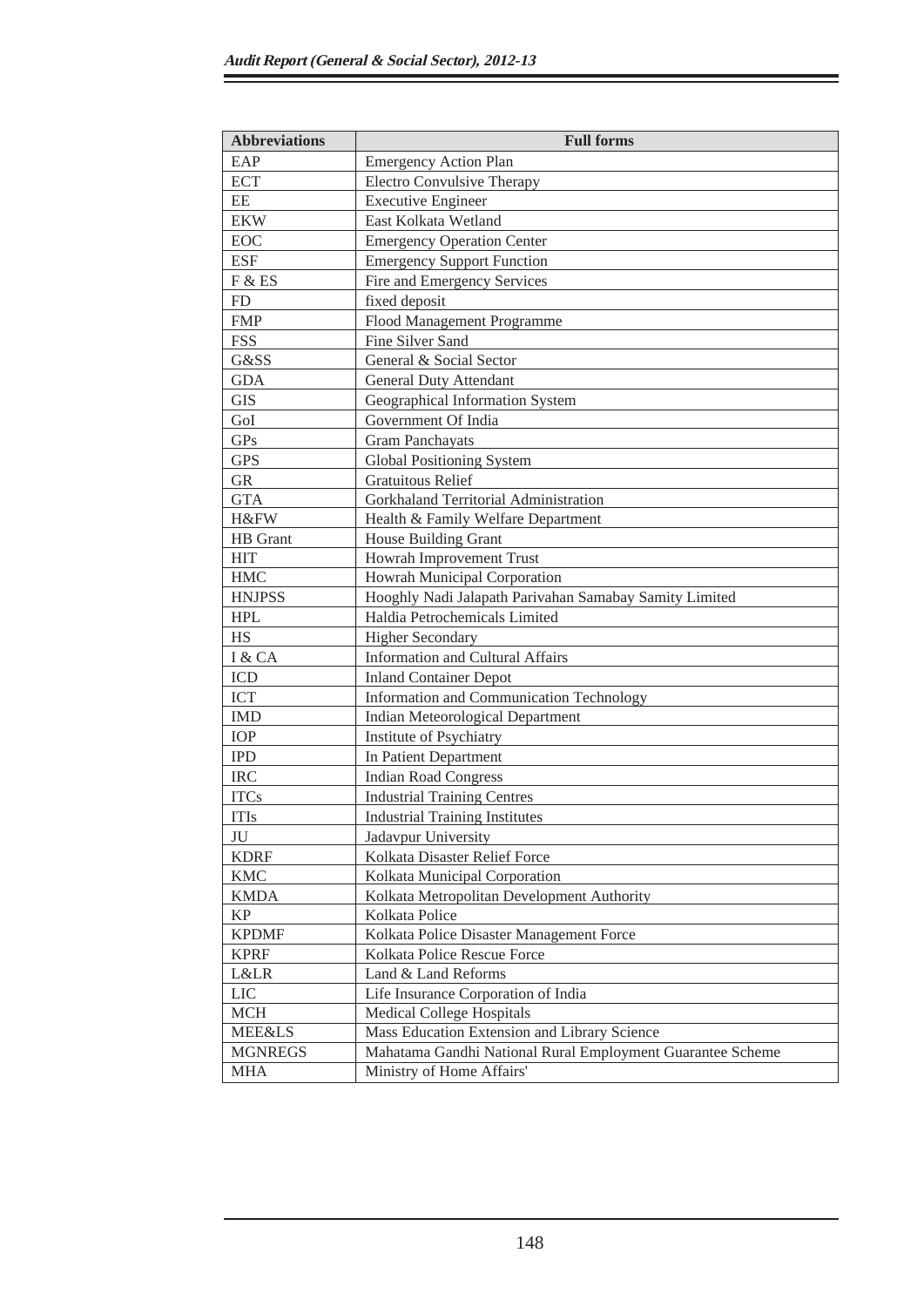| <b>Abbreviations</b> | <b>Full forms</b>                                                                                       |
|----------------------|---------------------------------------------------------------------------------------------------------|
| <b>MHRD</b>          | Ministry of Human Resources Development                                                                 |
| <b>MHs</b>           | <b>Mental Hospitals</b>                                                                                 |
| MoA                  | Memorandum of Agreement                                                                                 |
| <b>MOU</b>           | Memorandum of Understanding                                                                             |
| <b>MSVP</b>          | Medical Superintendent cum Vice Principal                                                               |
| <b>NBDD</b>          | North Bengal Development Department                                                                     |
| <b>NBSTC</b>         | North Bengal State Transport Corporation                                                                |
| <b>NCVT</b>          | National Council for Vocational Training                                                                |
| <b>NGO</b>           | Non-Government Organisation                                                                             |
| <b>NMHP</b>          | National Mental Health Programme                                                                        |
| <b>NRDWP</b>         | National Rural Drinking Water Programme                                                                 |
| <b>NREGA</b>         | National Rural Employment Guarantee Act                                                                 |
| <b>NTP</b>           | New Town Project                                                                                        |
| <b>OPD</b>           | Out Patient Department                                                                                  |
| P&RDD                | Panchayat and Rural Development Department                                                              |
| <b>PAC</b>           | <b>Public Accounts Committee</b>                                                                        |
| <b>PHC</b>           | Primary Health Centre                                                                                   |
| <b>PHED</b>          | <b>Public Health Engineering Department</b>                                                             |
| <b>PPP</b>           | Public Private Partnership                                                                              |
| PRI                  | Panchayati Raj Institutions                                                                             |
| QRT                  | <b>Quick Response Teams</b>                                                                             |
| <b>RBM</b>           | River Bed Material                                                                                      |
| <b>RCC</b>           | <b>Reinforced Cement Concrete</b>                                                                       |
| <b>RECS</b> Act      | Building and Other Construction Workers (Regulation of Employment &<br>Conditions of Service) Act, 1996 |
| <b>RECS Rules</b>    | West Bengal Building & Other Construction Workers Rules, 2004                                           |
| <b>RLOs</b>          | <b>Regional Labour Offices</b>                                                                          |
| <b>RO</b>            | <b>Regional Offices</b>                                                                                 |
| <b>RTE</b> Act       | Right of Children to Free and Compulsory Education Act, 2009                                            |
| <b>SAR</b>           | search and rescue                                                                                       |
| <b>SBI</b>           | State Bank of India                                                                                     |
| <b>SCEP</b>          | School Computer Education Project                                                                       |
| <b>SDMA</b>          | <b>State Disaster Management Authority</b>                                                              |
| <b>SDMP</b>          | <b>State Disaster Management Plan</b>                                                                   |
| <b>SDRF</b>          | <b>State Disaster Response Fund</b>                                                                     |
| <b>SEC</b>           | <b>State Executive Committee</b>                                                                        |
| <b>SJDA</b>          | Siliguri Jalpaiguri Development Authority                                                               |
| <b>SMHA</b>          | <b>State Mental Health Authority</b>                                                                    |
| SOP                  | <b>Standard Operating Procedure</b>                                                                     |
| <b>SOR</b>           | Schedule of Rates                                                                                       |
| <b>STVT</b>          | Short Term Vocational Training                                                                          |
| <b>TANTUJA</b>       | West Bengal State Handloom Weaver's Co-operative Ltd.                                                   |
| TE&T                 | Technical Education & Training Department                                                               |
| <b>TTLs</b>          | <b>Turn Table Ladders</b>                                                                               |
| <b>UBI</b>           | United Bank of India                                                                                    |
| <b>ULB</b>           | <b>Urban Local Body</b>                                                                                 |
| <b>UUP</b>           | Uttarbanga Unnayan Parshad                                                                              |
| <b>VAT</b>           | Value Added Tax                                                                                         |